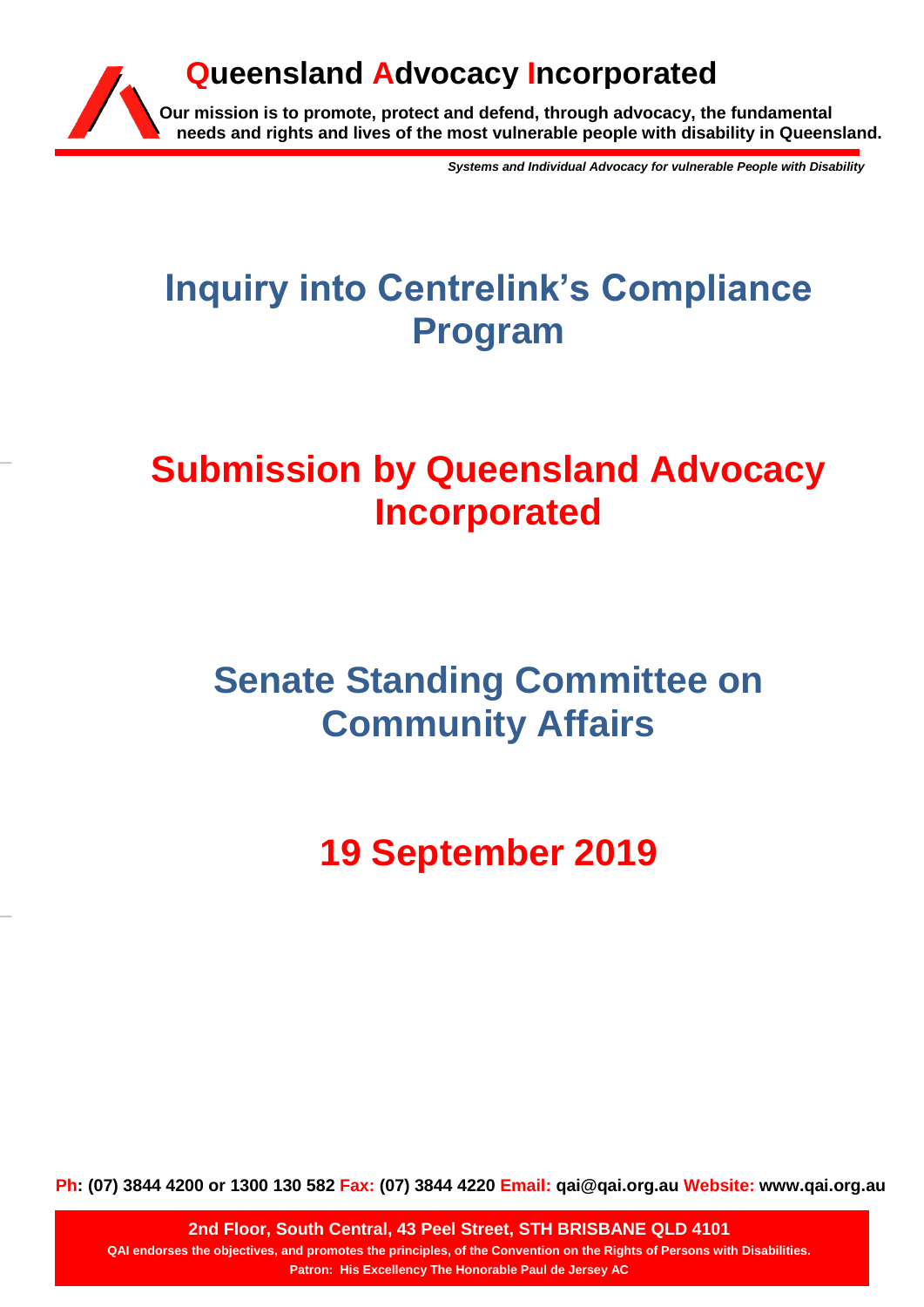## **About Queensland Advocacy Incorporated**

Queensland Advocacy Incorporated (**QAI**) is an independent, community-based systems and individual advocacy organisation and a community legal service for people with disability. Our mission is to promote, protect and defend, through systems and individual advocacy, the fundamental needs and rights and lives of the most vulnerable people with disability in Queensland.

QAI has an exemplary track record of effective systems advocacy, with thirty years' experience advocating for systems change, through campaigns directed to attitudinal, law and policy reform and by supporting the development of a range of advocacy initiatives in this state. We have provided, for almost a decade, highly in-demand individual advocacy through our individual advocacy services – the Human Rights Legal Service, the Mental Health Legal Service and the Justice Support Program and more recently the National Disability Insurance Scheme Appeals Support Program and Decision Support Pilot Program.

QAI has previously made submissions and appeared at Public Hearings on welfare reforms and initiatives considered by the Federal Government that have the potential to impact on the rights and lives of people with disability or mental illness. Relevantly in this regard, in 2014 we made submissions to the Welfare System Taskforce of the Department of Social Services on the review of Australia's welfare system; in 2015 we made a submission to the Australian Human Rights Commission's Willing to Work Inquiry; in 2017 we made submissions to the Senate Community Affairs References Committee's inquiry into the design, scope, cost-benefit analysis, contracts awarded and implementation associated with the better management of the social welfare system initiative; and in 2018 we made submissions to the House of Representatives Select Committee on Intergenerational Welfare Dependence and to the Education, Employment and Small Business Committee's Inquiry into Wage Theft in Queensland.

QAI situates the consideration of issues relating to employment, income support and welfare for people with disability within a human rights framework. This is because the rights to an adequate standard of living, to healthcare, to education and to work freely, in an area of the person's choice, are fundamental human rights. Education and work are critical to the enjoyment of other key human rights too – they provide people with a source of identity, valued status, belonging and community, with the ability to associate with others with whom they share a common interest or connection, and with an income or the potential to ultimately earn a decent income – thus protecting against other vulnerabilities, such as isolation, inadequate healthcare and homelessness.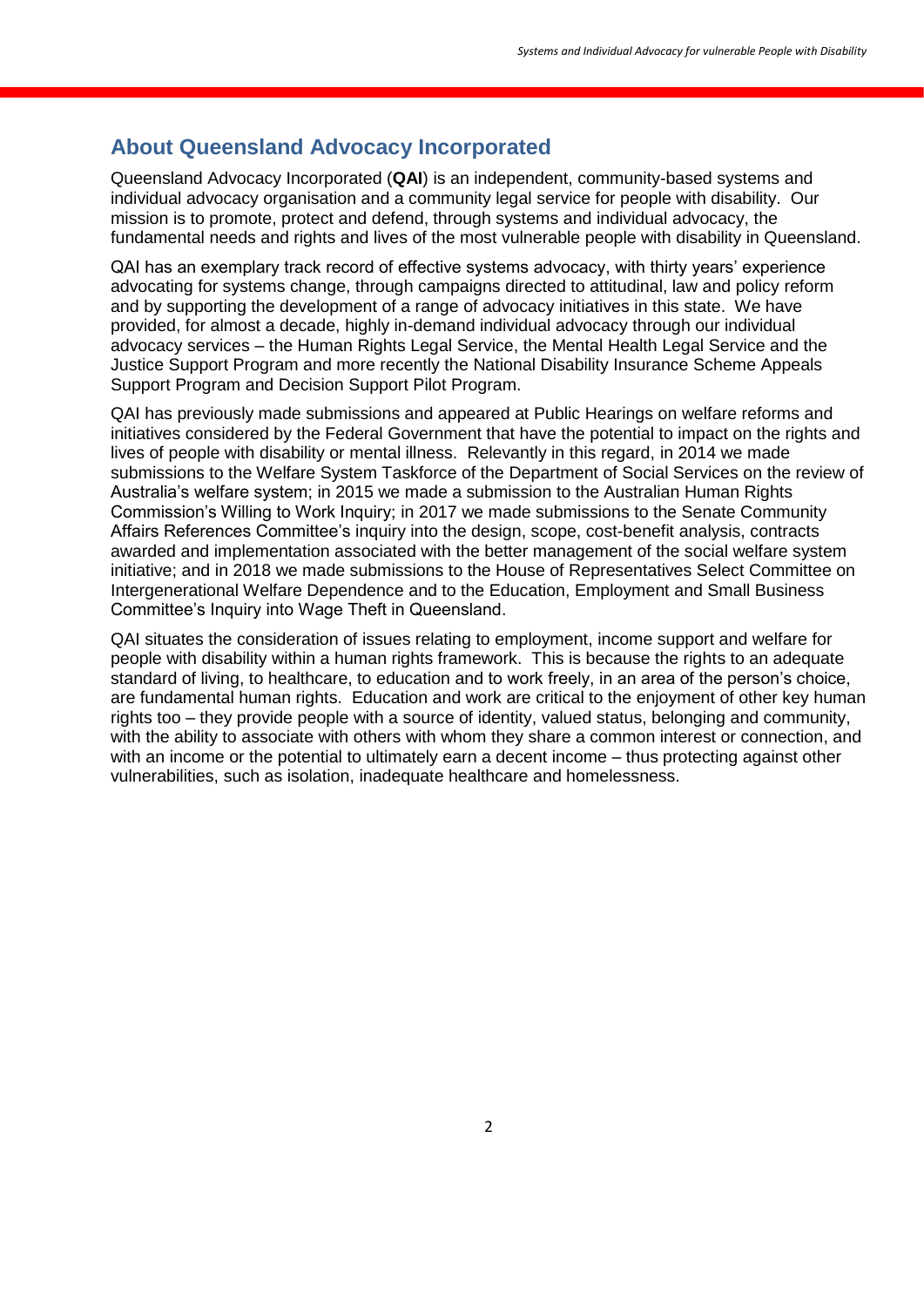## **Key Recommendations**

#### **QAI recommends that the Government:**

- 1. Immediately implement all recommendations of the Senate Community Affairs References Committee's June 2017 report.
- 2. Provide people with disabilities, particularly those with an intellectual or cognitive disability, with appropriate support to make and progress a complaint or appeal relevant to the Scheme.
- 3. Immediately discontinue the flawed process of data-matching between Centrelink and the Australian Taxation Office.
- 4. Increase staffing levels of Centrelink and the Department of Human Services, including a quota for the employment of people with disability within this increase.
- 5. Pay compensation to people with disability living in rural and remote areas without access to a telephone who were forced to travel an extensive distance into Centrelink office in an attempt to resolve their issue.

### **Response to Terms of Reference**

QAI thanks the Senate Standing Committee on Community Affairs (**Committee**) for initiating this important conversation and for the opportunity to make this submission.

Consistent with the focus of our work and our experience, our submission focusses on the impact of income support payments on people with disability and mental illness.

We have confined our submission to address the following four issues associated with Centrelink's compliance program:

- 1. The ongoing impact of the Federal Government's automated debt collection processes upon current and past income support recipients;
- 2. Limitations and uncertainties of data-matching techniques and error-handling processes;
- 3. The handling of under-payment errors;

1

4. The use of debt collectors in the compliance program.

We make the following submissions on these issues:

**1. The ongoing impact of the Federal Government's automated debt collection processes upon current and past income support recipients**

The 'Robodebt' Scheme (Scheme) has had catastrophic effects on vulnerable people in our society. It has been implemented during a period where those most in need are looking to an increasingly lean and patchy social welfare system for support. It has had the harshest impact on some of the most vulnerable Australians, including people with disability and mental illness where their employment may fluctuate, which can be consequential of their disability or an episodic mental illness. While the extent of the harm caused by the Scheme is impossible to measure with any precision, severe, adverse outcomes, including over 2,000 deaths, <sup>1</sup> have been attributed to it.

<sup>1</sup> https://www.smh.com.au/politics/federal/minister-denies-robodebt-caused-more-than-2000-deaths-20190217 p50yep.html; https://www.abc.net.au/triplej/programs/hack/2030-people-have-died-after-receiving-centrelinkrobodebt-notice/10821272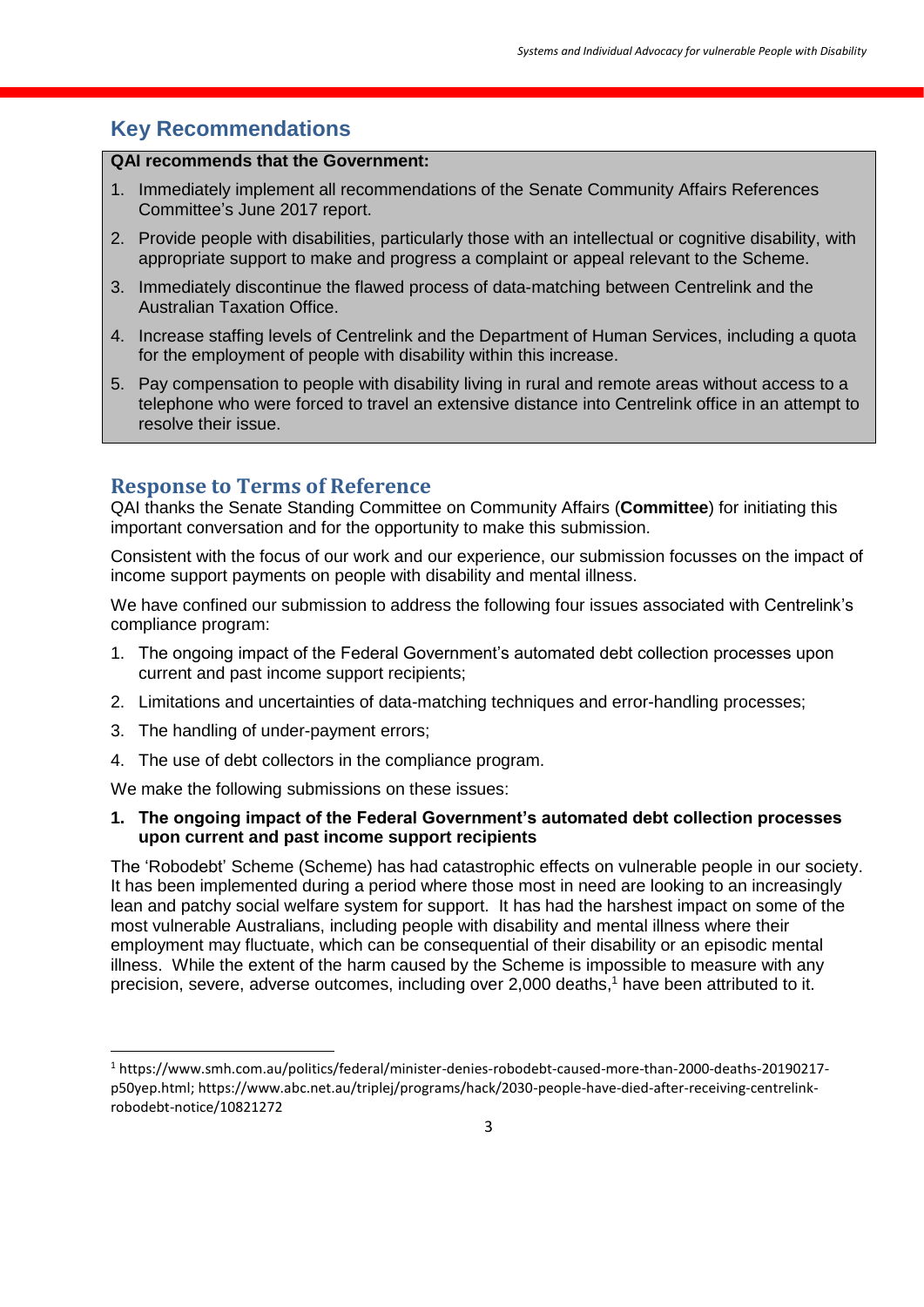### **An example of the reported detrimental impact of the Robodebt Scheme**

### **Kath Madgwick's son Jarrad commits suicide after robodebt letter**

Jarrad Madgwick, who "had been struggling with his mental health for some time" received a \$2000 robodebt letter just hours before a Centrelink representative informed him that his claim for Newstart had been rejected because he had not provided them with his BSB number. According to his mother Kath, Jarrad was able to sort that problem in a second phone call with Centrelink. Jarrad's bank records confirmed that Centrelink made Newstart payments to him five, six and 14 days after his death. Jarrad seems to have connected the robodebt letter with his almost simultaneous failed Newstart application. His mother found Jarrad dead a few hours later.

(*www.nine.com.au, 9 September 2019*)

The Report by the committee in June 2017 following the initial inquiry noted that the Committee *"repeatedly heard from individuals that the [ECI] system had caused them feelings of anxiety, fear and humiliation and dealing with the system had been an incredibly stressful period of their lives*".<sup>2</sup>

This initiative has had a disproportionately harsh effect on already vulnerable and disempowered people, who already experience higher rates of poverty than the relative population without a disability. This is particularly concerning given that people with disabilities, particularly those with an intellectual or cognitive disability, can face additional difficulties accessing relevant information and can require support to make and progress a complaint or appeal. This is alarming in a climate of continued insecurity for advocacy support for disadvantaged Australians to assert and defend their rights, which limits the capacity of community legal centres to meet increased demand.

It is well recognised that Australia is performing poorly in terms of getting people with disability into appropriate and valuable working roles – or indeed, into any employment at all. Our performance in this regard is at an all time low, remaining stagnant over past decades while the relative rates of unemployment have declined.<sup>3</sup>

QAI has been informed of robodebt letters going to:

• A man who is illiterate:

**.** 

- A woman in a sheltered workshop who had a \$10 raise and did not report it;
- people with very small (eg \$100) debts.

It is of grave concern that the government has reportedly spent at least \$400m to recover \$500m from welfare recipients through the Scheme. Under questioning by the Labor senator Murray Watt at a Senate estimates hearing, Department officials said the Scheme had "raised" about \$1.5bn in debts from welfare recipients since it was rolled out, yet only about \$500m had been repaid, with a further \$500m the subject of a payment arrangement while the remaining money was "unconfirmed"

<sup>2</sup> The Senate Community Affairs References Committee. *Design, scope, cost-benefit analysis, contracts awarded and implementation associated with the Better Management of the Social Welfare System initiative*. June 2017. [2.110]. <sup>3</sup> The APS disability employment rate fell from 6.6 per cent in 1986 to 3.7 per cent as at 31 December 2018: https://www.apsc.gov.au/aps-employment-data-31-december-2018-release-diversity.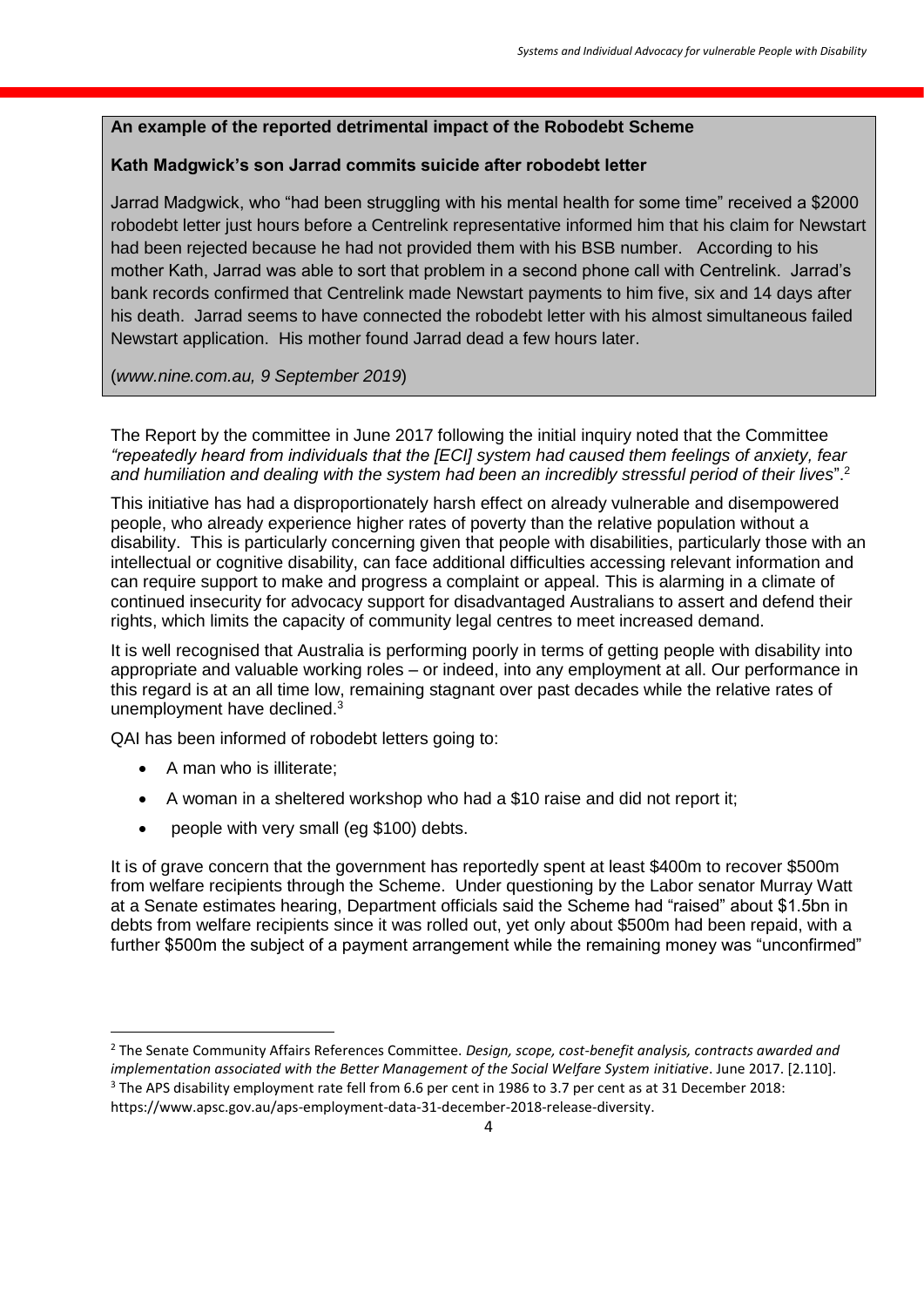and potentially subject to an appeal.<sup>4</sup> We emphasise that this Scheme cannot be seen as a means of revenue raising from vulnerable Australians.

We note that the extent of problems with this system are such that a number of organisations have called on the government to immediately suspend the system until these flaws are fixed. In particular, we draw your attention to a fundamental flaw with the Scheme in the lack of tailored support given by the Department to people with disability, who are expected to go through the same processes as everyone else. This is clearly inappropriate and is not consistent with Australia's obligations under the Convention on the Rights of Persons with Disabilities (CRPD).

While Human Services Minister Alan Tudge MP has stated that anyone with a vulnerability flagged in their file should be excluded from the program and have their debts dealt with by Centrelink on an individual basis, we are anecdotally aware that this has not been the experience of many people with disability and mental illness. We note also that there are many people with disability and mental illness who do not have this documented on their file.

We also note that many people with disability living in rural and remote areas without access to a telephone have been forced to travel an extensive distance into Centrelink office in an attempt to resolve their issue. This is inappropriate and compensation should be provided to those individuals who have been forced to do so.

Under the CRPD, we note that Australia is obliged to take into account the protection and promotion of the human rights of persons with disabilities in all policies and programs<sup>5</sup> and ensure equality and non-discrimination for all people with disability.<sup>6</sup> Under the *Disability Discrimination Act 1992* (Cth), people with disability are to be protected from discrimination in the administration of federal laws and programs.<sup>7</sup> QAI submits that in the administration of Robodebt, the Government has not been compliant with this legislation.

#### **2. Limitations and uncertainties of data-matching techniques and error-handling processes**

The process of data-matching between Centrelink and the Australian Taxation Office and the selection of data is a flawed process and should be discontinued immediately. The data relied upon in support of this process (ie Pay As You Go income tax data) is incomplete and inappropriate for use in this way. It disadvantages people in casual employment (in which people with disabilities are disproportionately over-represented, as compared with their representation in permanent employment) and provides an inaccurate assessment of their entitlement to claim welfare benefits.

By Recommendation 6.9 of June 2017 report, the Senate Community Affairs References Committee recommended the Employment Income Confirmation (ECI; formerly known as the Online Compliance Intervention, or OCI) program should be put on hold until all procedural fairness flaws are addressed and the other recommendations of this report are implemented.

#### **3. The handling of errors**

Centrelink's quality and capacity in terms of human resources is critically important.

QAI notes the importance of increasing the levels of staff of Centrelink and the Department of Human Services, and imposing a quota for the employment of people with disability within this

**.** 

<sup>4</sup> https://www.theguardian.com/australia-news/2019/feb/22/robodebt-scheme-costs-government-almost-as-much-asit-recovers

 $5$  CRPD, Article 4.1(c).

<sup>6</sup> CRPD, Article 5.

<sup>7</sup> *Disability Discrimination Act 1992* (Cth), s 29.